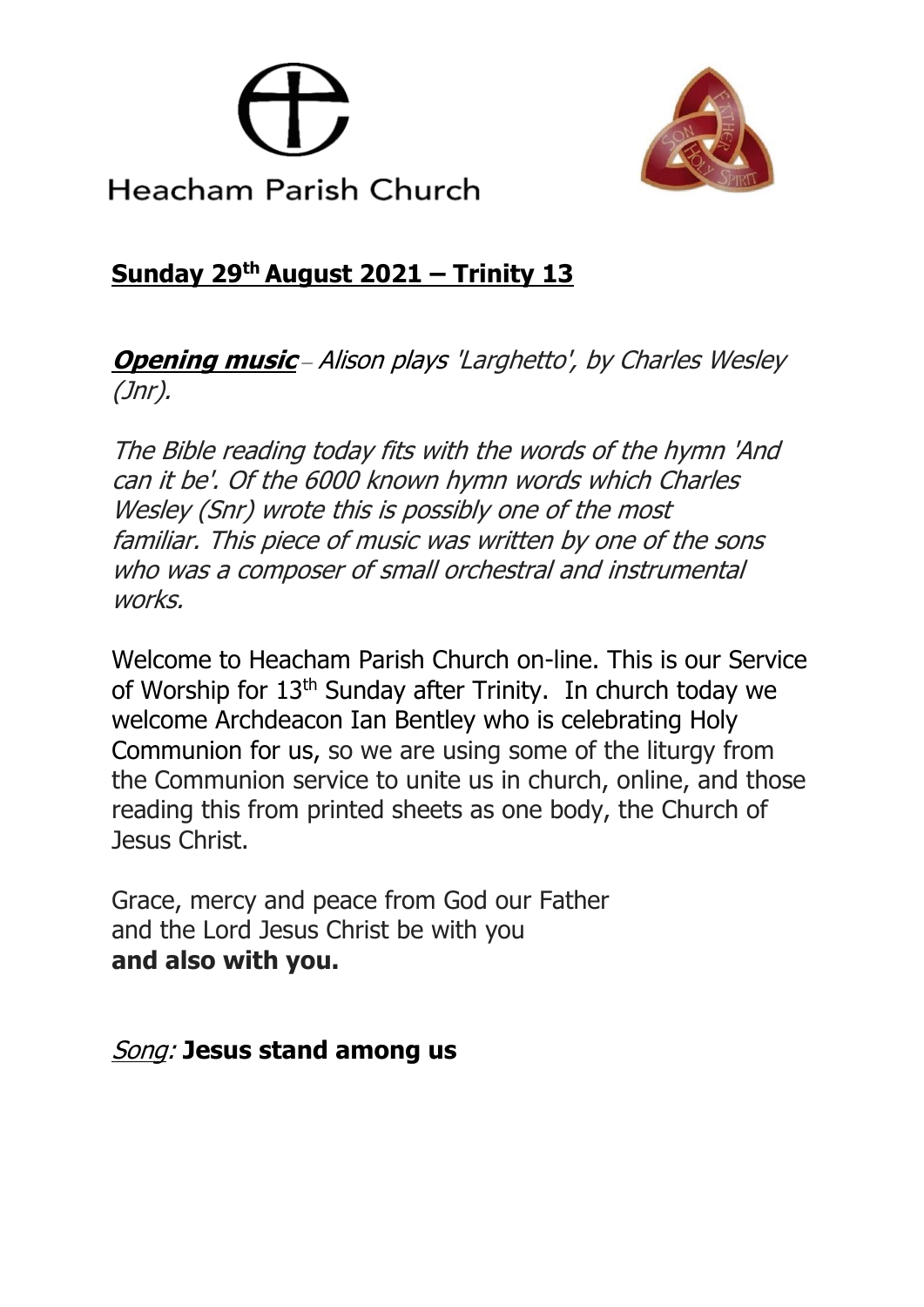Jesus, stand among us in Thy risen power; let this time of worship be a hallowed hour.

Breathe the Holy Spirit into every heart; bid the fears and sorrows from each soul depart.

Thus with quickened footsteps we'll pursue our way, watching for the dawning of eternal day.

#### **Prayer of preparation**

**Almighty God, to whom all hearts are open, all desires known, and from whom no secrets are hidden: cleanse the thoughts of our hearts by the inspiration of your Holy Spirit, that we may perfectly love you, and worthily magnify your holy name; through Christ our Lord. Amen.**

### **Prayers of Penitence**

Our Lord Jesus Christ said: The first commandment is this: 'Hear, O Israel, the Lord our God is the only Lord.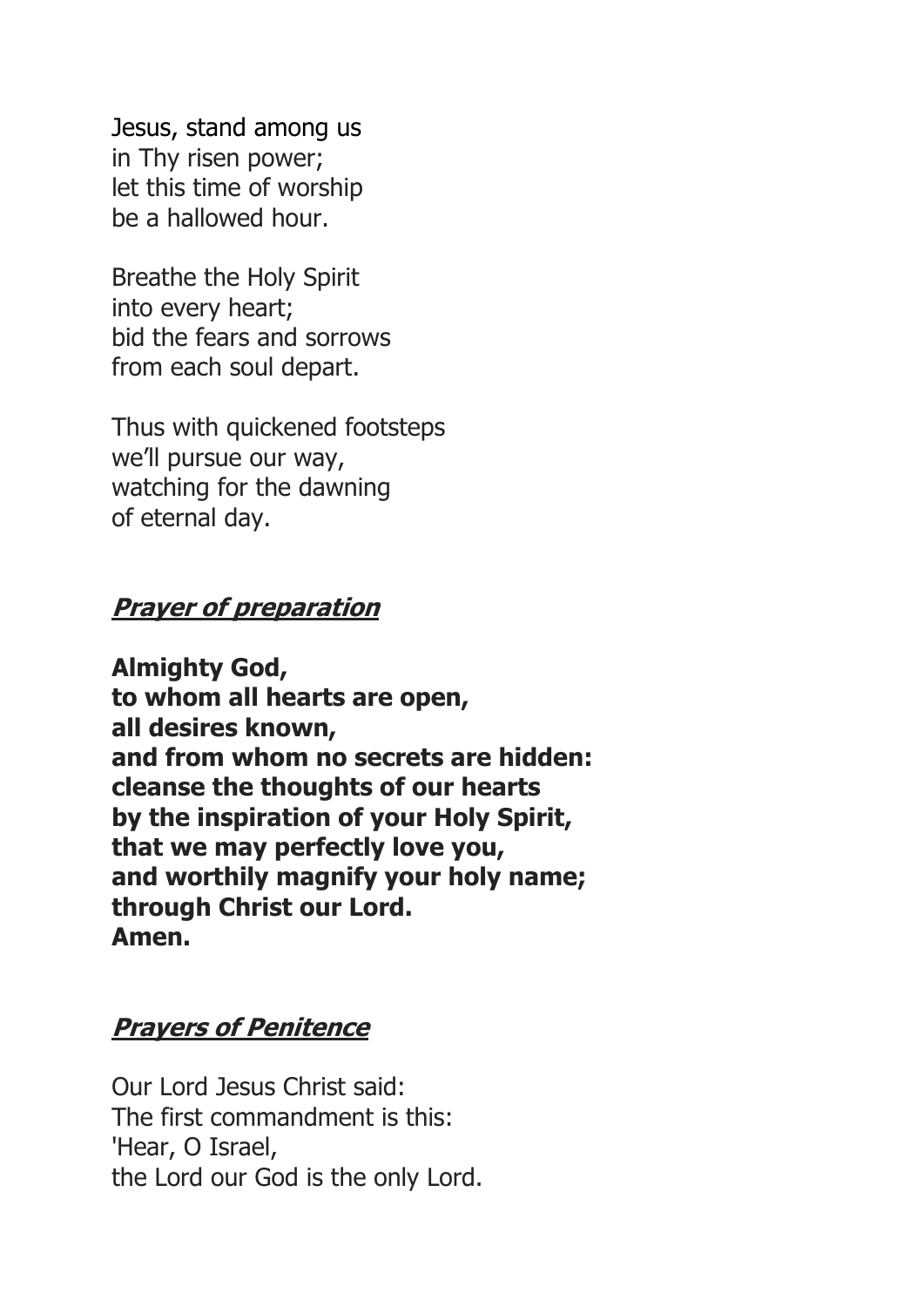You shall love the Lord your God with all your heart, with all your soul, with all your mind, and with all your strength.' The second is this: 'Love your neighbour as yourself.' There is no other commandment greater than these. On these two commandments hang all the law and the prophets.

#### **Amen. Lord, have mercy.**

God so loved the world that he gave his only Son Jesus Christ to save us from our sins, to be our advocate in heaven, and to bring us to eternal life. Let us confess our sins in penitence and faith, firmly resolved to keep God's commandments and to live in love and peace with all.

### **Confession**

**Almighty God, our heavenly Father, we have sinned against you and against our neighbour in thought and word and deed, through negligence, through weakness, through our own deliberate fault. We are truly sorry and repent of all our sins.**

**For the sake of your Son Jesus Christ, who died for us, forgive us all that is past and grant that we may serve you in newness of life to the glory of your name. Amen.**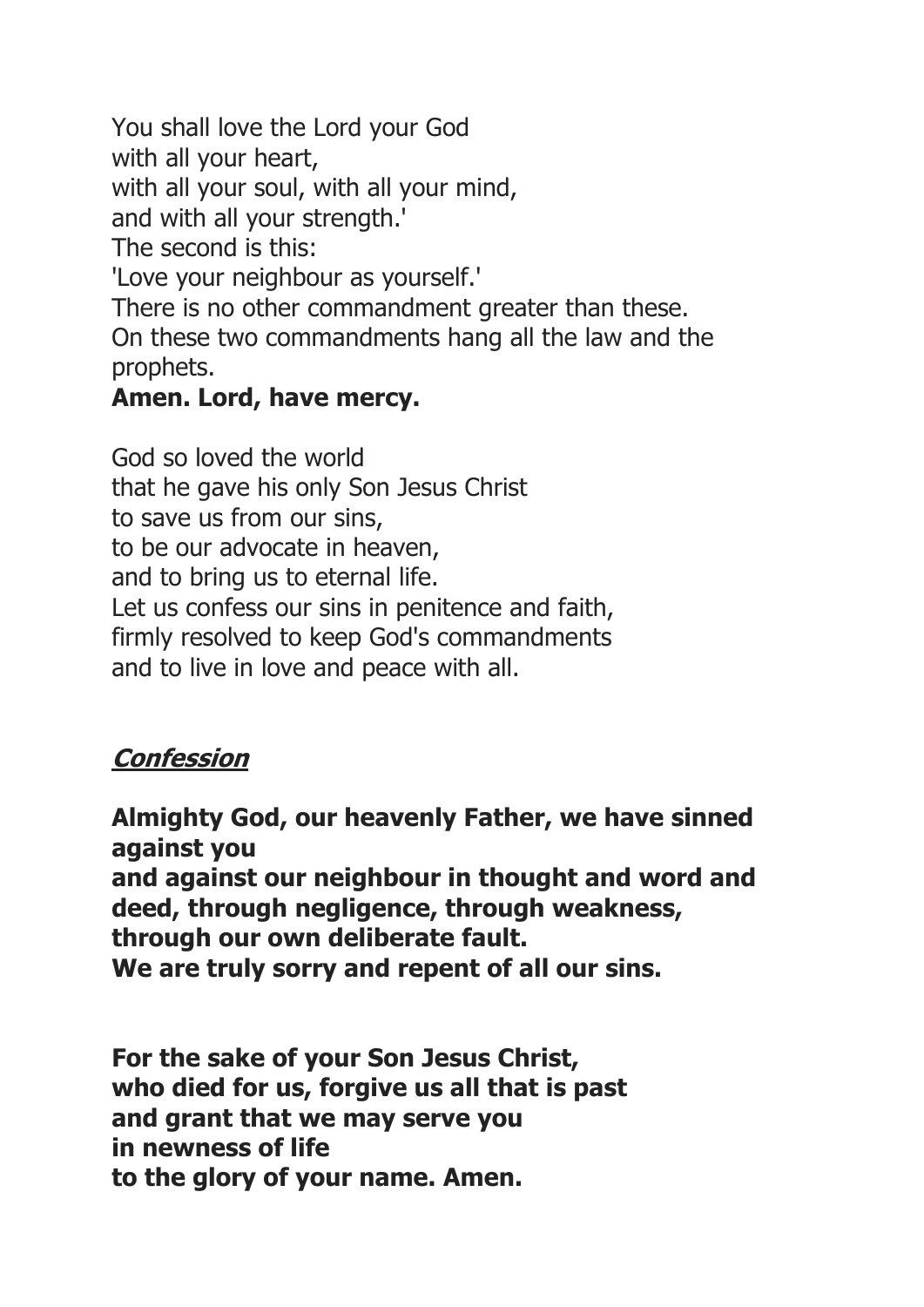Almighty God, who forgives all who truly repent, have mercy upon us, pardon and deliver us from all our sins, confirm and strengthen us in all goodness, and keep us in life eternal; through Jesus Christ our Lord. **Amen.**

**Bible Reading:** Ephesians Ch 4: 17 – 28 read by Alison

**Reflection** by Archdeacon Ian

Unfortunately, we are unable to provide the Archdeacon's sermon in written form this week. If you are unable to attend church you can hear the sermon online. For the YouTube link click [here](https://www.youtube.com/channel/UCEfWbBrE77u7MPpdjWtwzow) or use our URL which can be copied into your browser.

[https://www.youtube.com/channel/UCEfWbBrE77u7MPpdjWtwz](https://www.youtube.com/channel/UCEfWbBrE77u7MPpdjWtwzow) [ow](https://www.youtube.com/channel/UCEfWbBrE77u7MPpdjWtwzow)

#### **The Nicene Creed**

**We believe in one God, the Father, the Almighty, maker of heaven and earth, of all that is, seen and unseen. We believe in one Lord, Jesus Christ, the only Son of God, eternally begotten of the Father, God from God, Light from Light, true God from true God, begotten, not made, of one Being with the Father; through him all things were made.**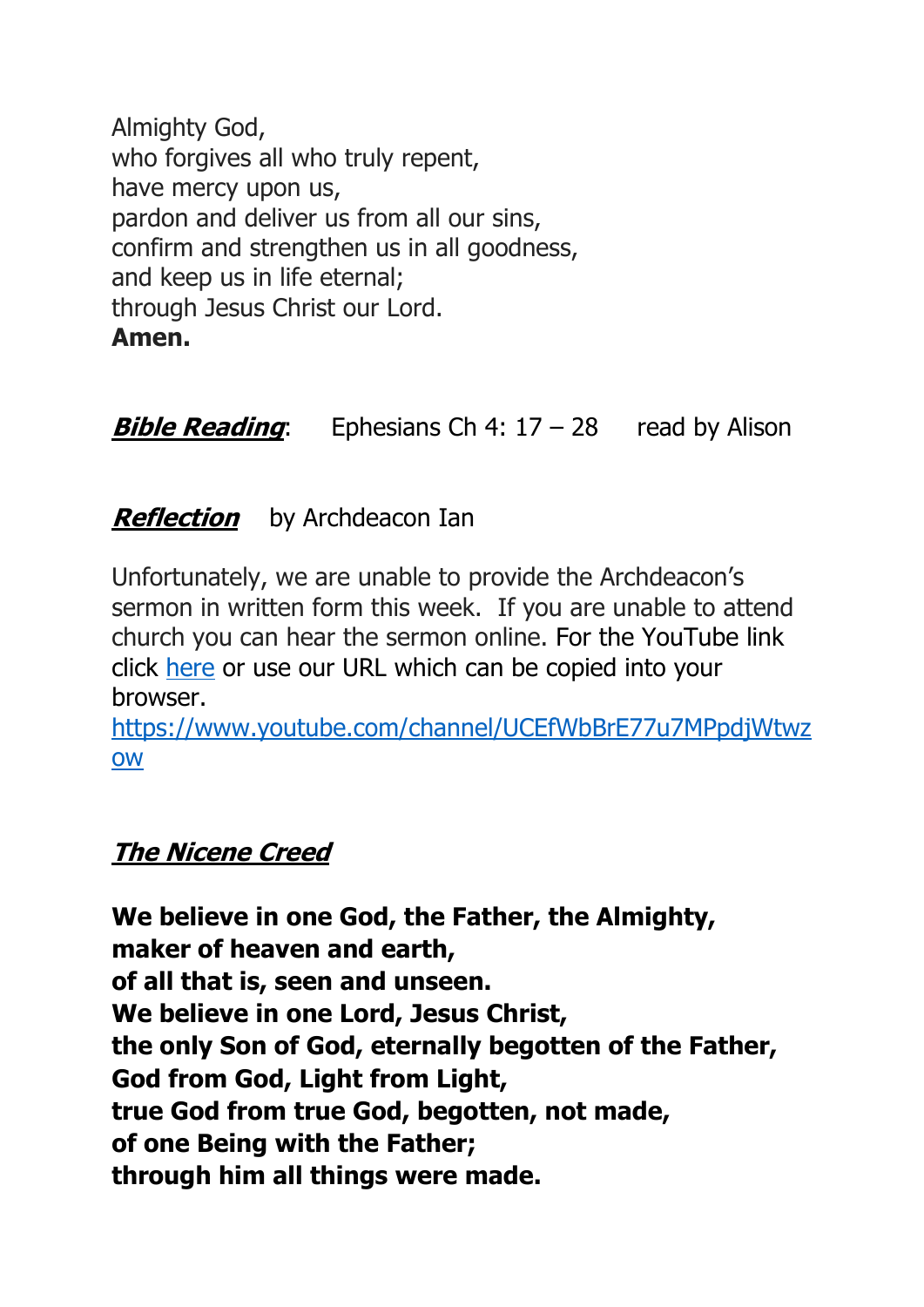**For us and for our salvation he came down from heaven,** 

**was incarnate from the Holy Spirit and the Virgin Mary and was made man.**

**For our sake he was crucified under Pontius Pilate; he suffered death and was buried.** 

**On the third day he rose again in accordance with the Scriptures; he ascended into heaven** 

**and is seated at the right hand of the Father.** 

**He will come again in glory to judge the living and the dead, and his kingdom will have no end.** 

**We believe in the Holy Spirit, the Lord, the giver of life, who proceeds from the Father and the Son,** 

**who with the Father and the Son is worshipped and glorified, who has spoken through the prophets.**

**We believe in one holy catholic and apostolic Church. We acknowledge one baptism for the forgiveness of sins.**

**We look for the resurrection of the dead, and the life of the world to come. Amen** 

# *Prayers of Intercession* led by Ren

Loving and gracious God, Father of us all, help us as we come to you with our intercessions to know that you hear us and the answer we receive will be the best answer even when it does not seem to be. Please give us the gift of faith we so badly need.

We pray for the world. There is so much to pray, and we ask you to bless and sustain those we are praying for awful situations throughout the world that we know nothing about.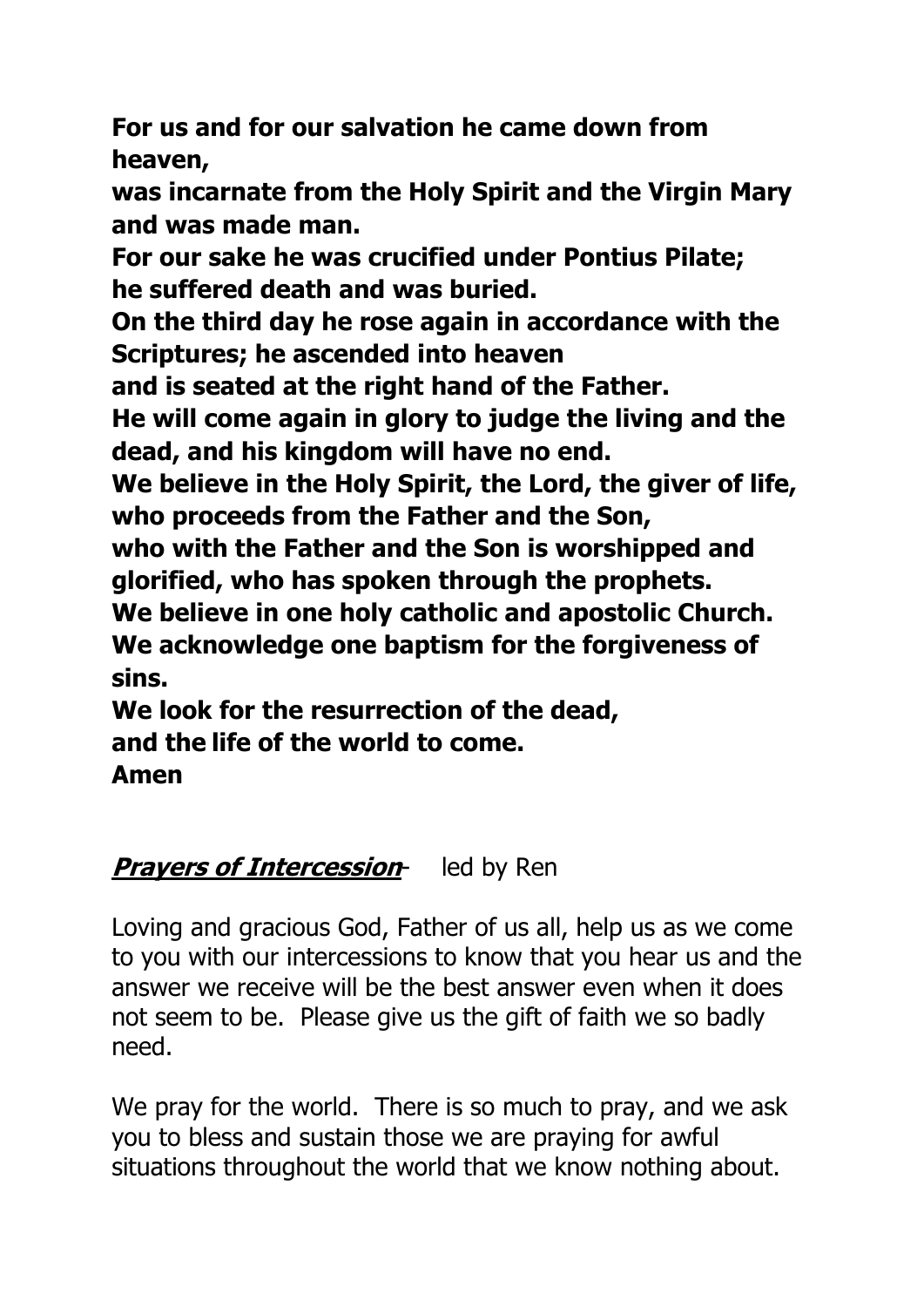We bring to you Afghanistan and her people. We think of terrified, desperate parents pleading for help and the children whose lives will be shaped forever by the trauma they are experiencing now. Father, please bring the spirit of peace into this horrendous situation, for only your intervention can help.

Please help us, who live such privileged lives, to be welcoming, generous, and kind to the refugees who will inevitably emerge from this coup, and we earnestly pray that all who need to leave Afghanistan will be able to do so.

### (Pause briefly for silent reflection)

We pray for the people of Haiti, where thousands have died in the recent earthquake. Enable the agencies from around the world to help them and prompt governments to encourage and support generosity in the giving of aid to Haiti and other places around the world suffering disasters, natural and man-made.

(Pause)

We pray for our government. Difficult decisions are constantly being made and we pray for those who have to make them. Grant them wisdom, true understanding of the likely consequences of the actions or policies they decide on and empathy for all the people of our nation.

Please bless those organisations and agencies we are inclined to take for granted. The NHS, the open shop full of food and goods we need, our schools and colleges and all the aspects of life here. Help us to value it and be grateful.

(Pause)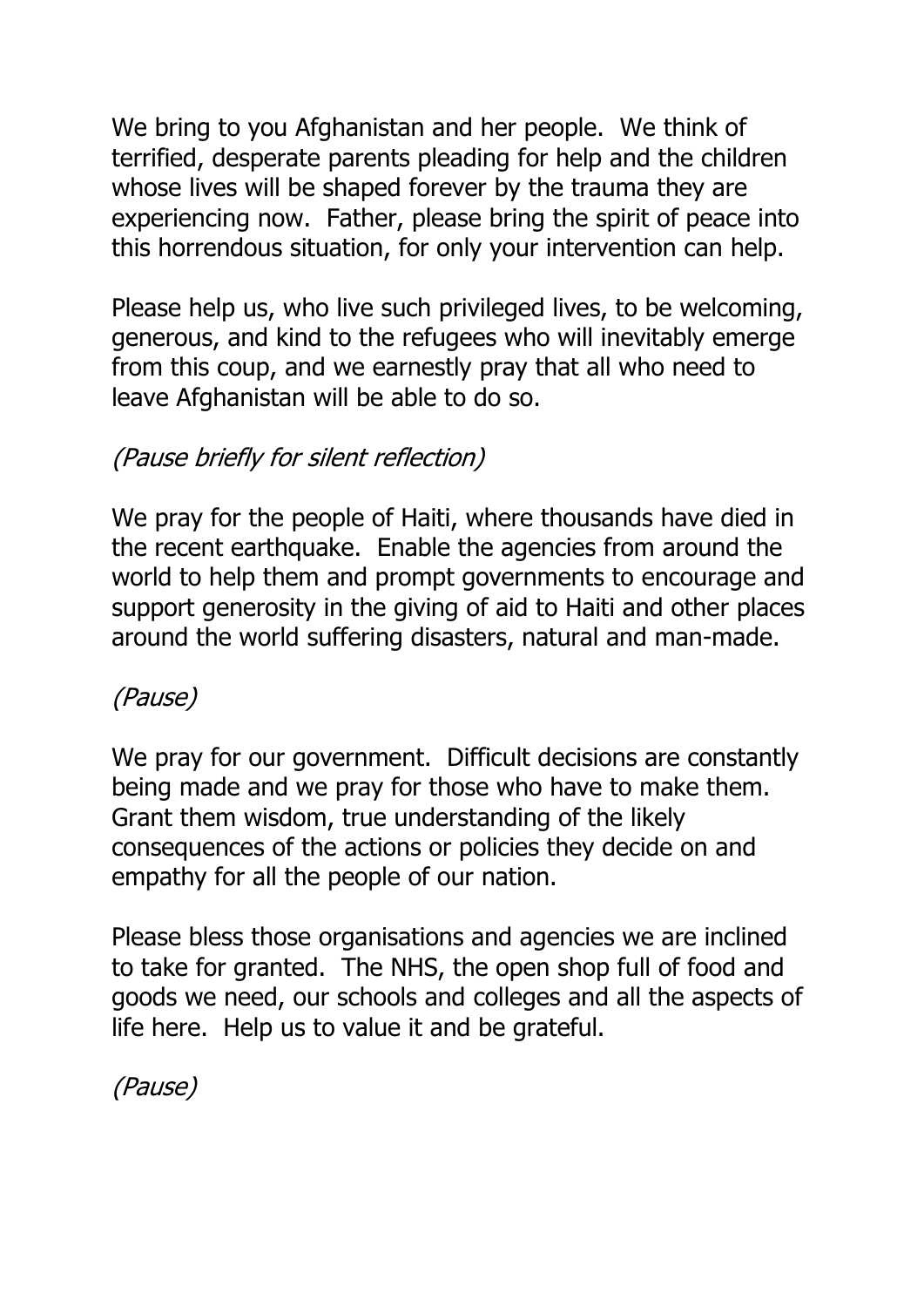We lift to you those approaching the end of their lives and all those who love them. Those who are grieving and are so very sad we hold up to you in our thoughts. Please accept these thoughts as prayers and grant those in the awful pain of loss the knowledge that you understand their grief and are with them in it.

### (Pause)

Lord in your mercy receive our prayers.

We pray together as Jesus taught us to.

# **The Lord's Prayer**

# Song: **Take my life and let it be**

Take my life, and let it be consecrated, Lord, to Thee; take my moments and my days, let them flow in ceaseless praise.

Take my hands, and let them move at the impulse of Thy love; take my feet, and let them be swift and beautiful for Thee.

Take my voice, and let me sing always, only, for my King; take my lips, and let them be filled with messages from Thee.

Take my silver and my gold, not a mite would I withhold; take my intellect, and use every power as Thou shalt choose.